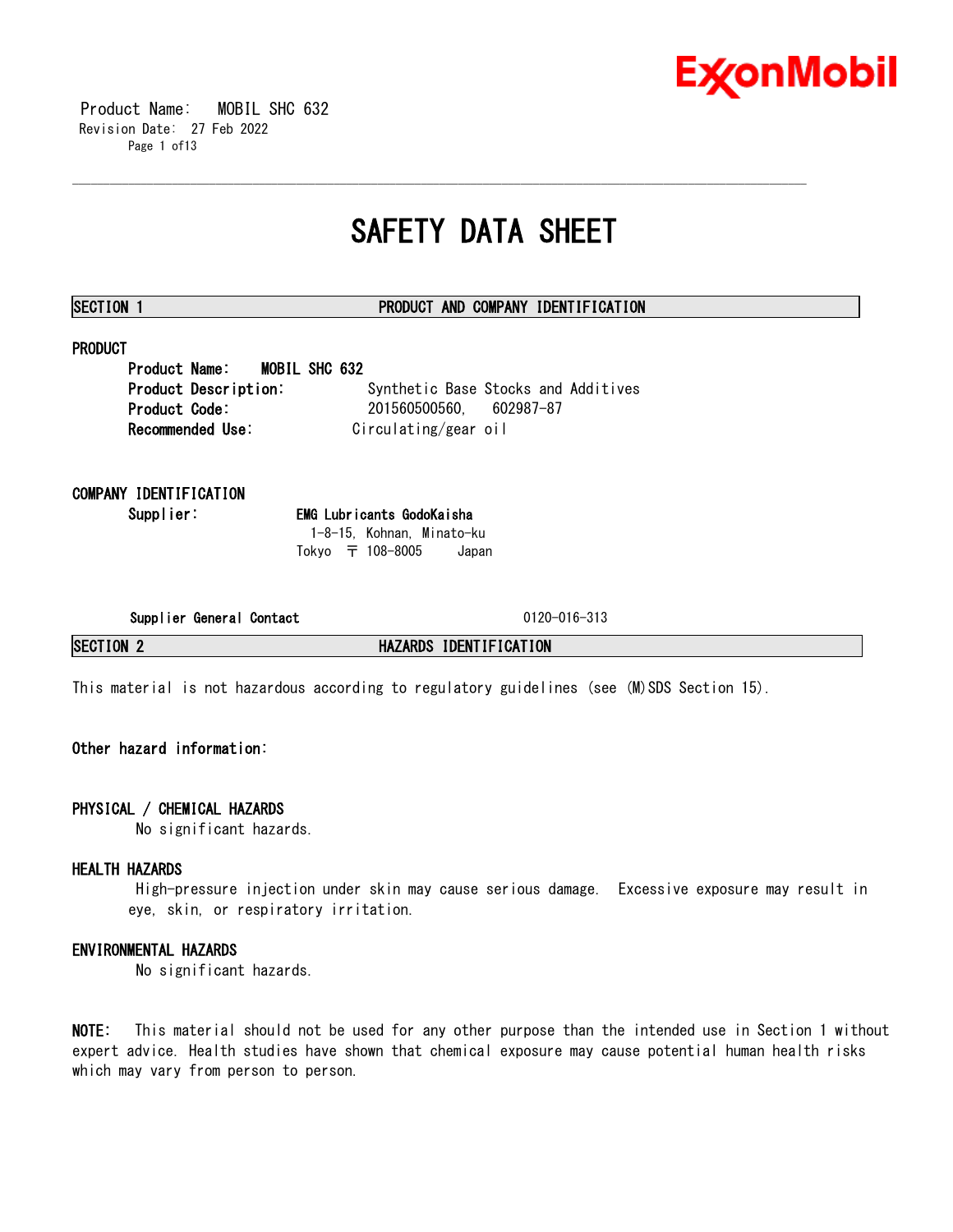

 Product Name: MOBIL SHC 632 Revision Date: 27 Feb 2022 Page 2 of13

#### **SECTION 3 COMPOSITION / INFORMATION ON INGREDIENTS**

\_\_\_\_\_\_\_\_\_\_\_\_\_\_\_\_\_\_\_\_\_\_\_\_\_\_\_\_\_\_\_\_\_\_\_\_\_\_\_\_\_\_\_\_\_\_\_\_\_\_\_\_\_\_\_\_\_\_\_\_\_\_\_\_\_\_\_\_\_\_\_\_\_\_\_\_\_\_\_\_\_\_\_\_\_\_\_\_\_\_\_\_\_\_\_\_\_\_\_\_\_\_\_\_\_\_\_\_\_\_\_\_\_\_\_\_\_\_

#### **Chemical Substance or Mixture Identification**

This material is defined as a mixture.

#### **Hazardous Substance(s) or Complex Substance(s) required for disclosure**

| <b>Name</b>                                   | CAS#             | Concentration*  | <b>GHS Hazard Codes</b>                 |
|-----------------------------------------------|------------------|-----------------|-----------------------------------------|
| 1-DECENE.<br>TETRAMER AND TRIMER HYDROGENATED | 68649-12-7       | $10 - \le 20\%$ | H304                                    |
| PHOSPHORIC ACID. METHYLPHENYL DIPHENYL ESTER  | $26444 - 49 - 5$ | $0.1 - 6.25%$   | H400 (M factor 1). H410 (M<br>factor 1) |
| <b>TRIPHENYL PHOSPHATE</b>                    | $115 - 86 - 6$   | $0.1 - 0.25%$   | H400 (M factor 1). H411                 |

\* All concentrations are percent by weight unless material is a gas. Gas concentrations are in percent by volume.

### **SECTION 4 FIRST AID MEASURES**

#### **INHALATION**

Remove from further exposure. For those providing assistance, avoid exposure to yourself or others. Use adequate respiratory protection. If respiratory irritation, dizziness, nausea, or unconsciousness occurs, seek immediate medical assistance. If breathing has stopped, assist ventilation with a mechanical device or use mouth-to-mouth resuscitation.

#### **SKIN CONTACT**

Wash contact areas with soap and water. If product is injected into or under the skin, or into any part of the body, regardless of the appearance of the wound or its size, the individual should be evaluated immediately by a physician as a surgical emergency. Even though initial symptoms from high pressure injection may be minimal or absent, early surgical treatment within the first few hours may significantly reduce the ultimate extent of injury.

#### **EYE CONTACT**

Flush thoroughly with water. If irritation occurs, get medical assistance.

#### **INGESTION**

First aid is normally not required. Seek medical attention if discomfort occurs.

#### **NOTE TO PHYSICIAN**

None

#### **SECTION 5 FIRE FIGHTING MEASURES**

#### **EXTINGUISHING MEDIA**

**Appropriate Extinguishing Media:** Use water fog, foam, dry chemical or carbon dioxide (CO2) to extinguish flames.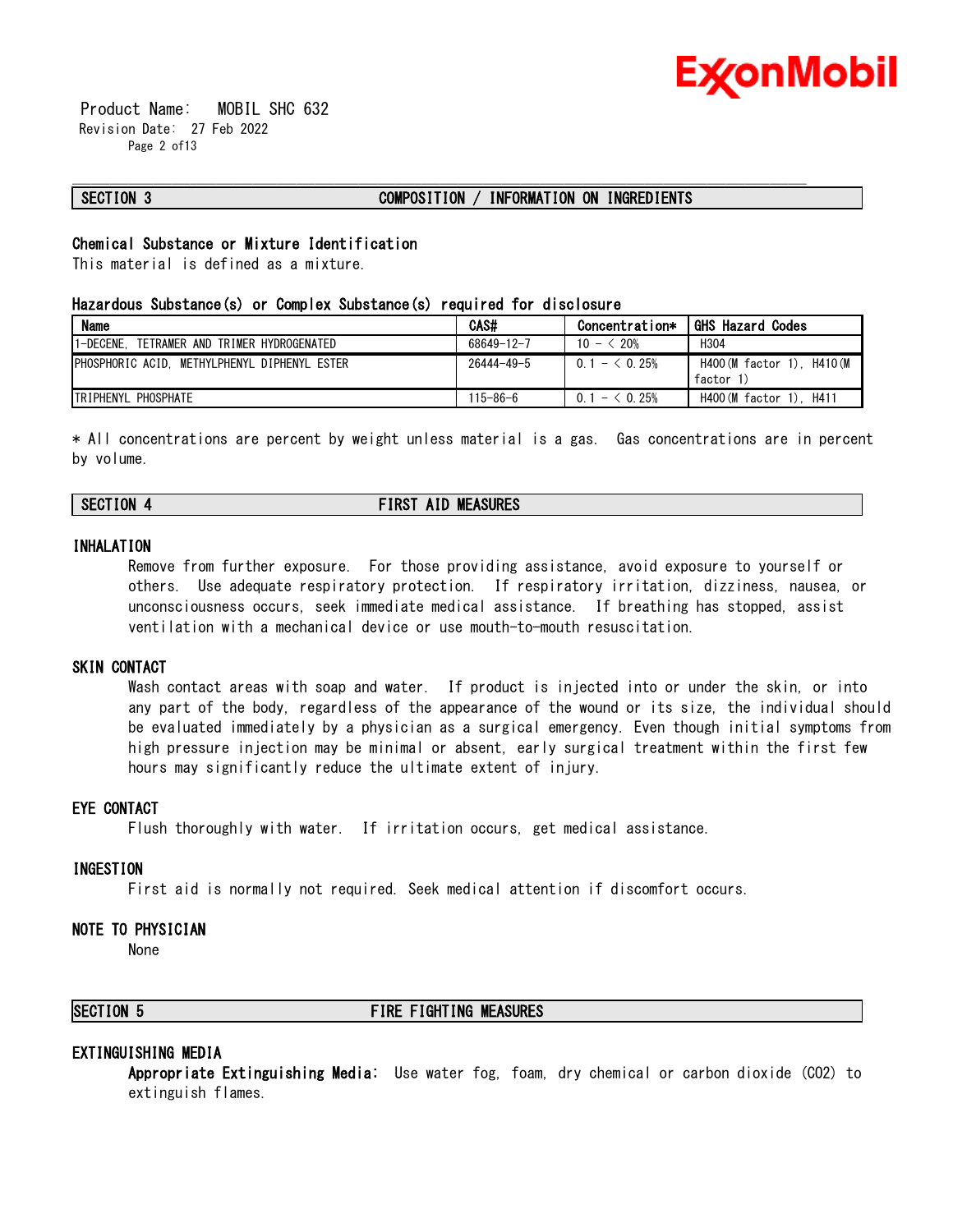

 Product Name: MOBIL SHC 632 Revision Date: 27 Feb 2022 Page 3 of13

**Inappropriate Extinguishing Media:** Straight Streams of Water

\_\_\_\_\_\_\_\_\_\_\_\_\_\_\_\_\_\_\_\_\_\_\_\_\_\_\_\_\_\_\_\_\_\_\_\_\_\_\_\_\_\_\_\_\_\_\_\_\_\_\_\_\_\_\_\_\_\_\_\_\_\_\_\_\_\_\_\_\_\_\_\_\_\_\_\_\_\_\_\_\_\_\_\_\_\_\_\_\_\_\_\_\_\_\_\_\_\_\_\_\_\_\_\_\_\_\_\_\_\_\_\_\_\_\_\_\_\_

#### **FIRE FIGHTING**

**Fire Fighting Instructions:** Evacuate area. Prevent runoff from fire control or dilution from entering streams, sewers, or drinking water supply. Firefighters should use standard protective equipment and in enclosed spaces, self-contained breathing apparatus (SCBA). Use water spray to cool fire exposed surfaces and to protect personnel.

**Hazardous Combustion Products:** Aldehydes, Incomplete combustion products, Oxides of carbon, Smoke, Fume, Sulfur oxides

#### **FLAMMABILITY PROPERTIES**

**Flash Point [Method]:** 256°C (493°F) [ ASTM D-92] **Flammable Limits (Approximate volume % in air):** LEL: 0.9 UEL: 7.0 **Autoignition Temperature:** N/D

#### **SECTION 6 ACCIDENTAL RELEASE MEASURES**

#### **NOTIFICATION PROCEDURES**

In the event of a spill or accidental release, notify relevant authorities in accordance with all applicable regulations.

#### **PERSONAL PRECAUTIONS**

Avoid contact with spilled material. See Section 5 for fire fighting information. See the Hazard Identification Section for Significant Hazards. See Section 4 for First Aid Advice. See Section 8 for advice on the minimum requirements for personal protective equipment. Additional protective measures may be necessary, depending on the specific circumstances and/or the expert judgment of the emergency responders.

#### **SPILL MANAGEMENT**

**Land Spill:** Stop leak if you can do it without risk. Recover by pumping or with suitable absorbent.

**Water Spill:** Stop leak if you can do it without risk. Confine the spill immediately with booms. Warn other shipping. Remove from the surface by skimming or with suitable absorbents. Seek the advice of a specialist before using dispersants.

Water spill and land spill recommendations are based on the most likely spill scenario for this material; however, geographic conditions, wind, temperature, (and in the case of a water spill) wave and current direction and speed may greatly influence the appropriate action to be taken. For this reason, local experts should be consulted. Note: Local regulations may prescribe or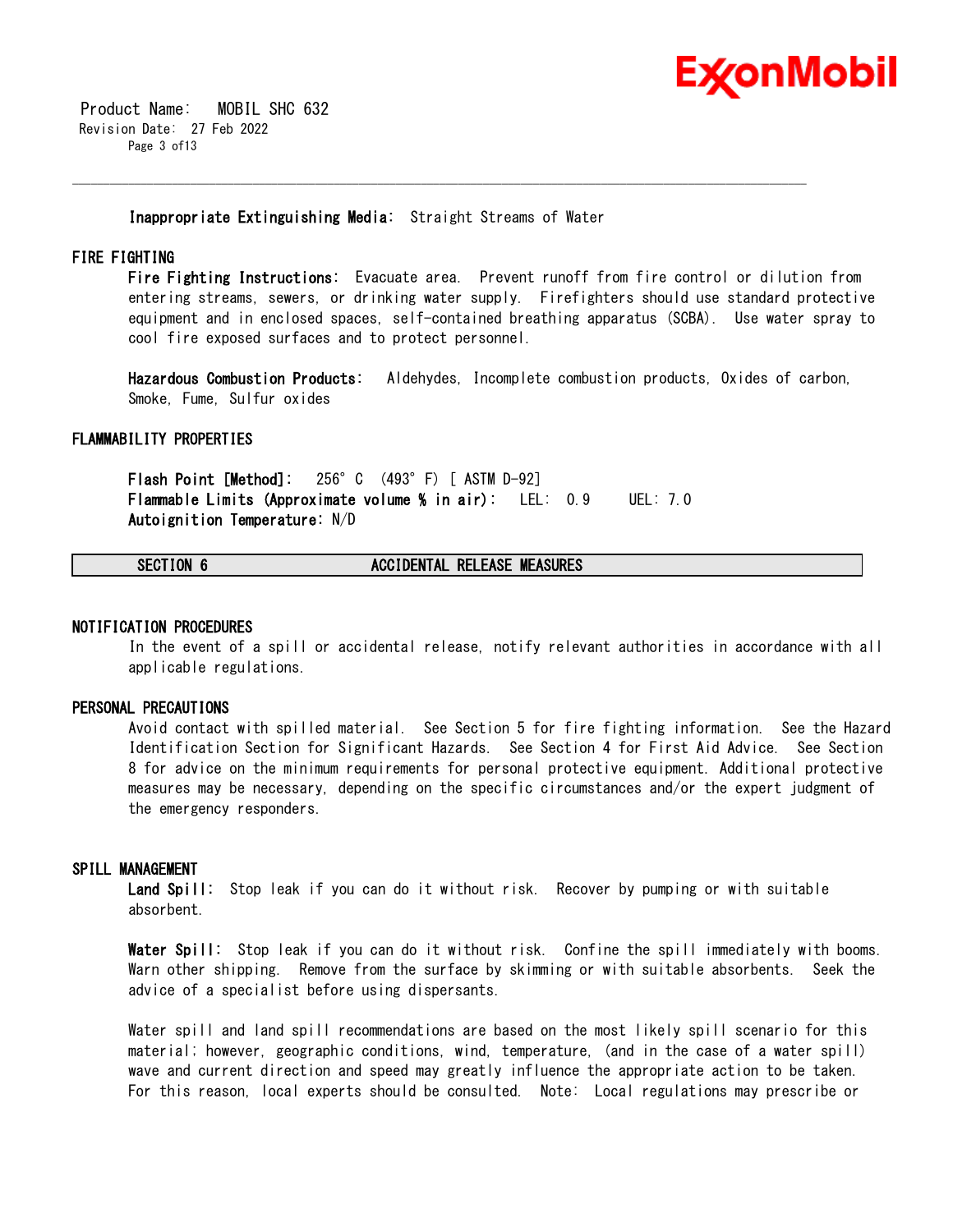

 Product Name: MOBIL SHC 632 Revision Date: 27 Feb 2022 Page 4 of13

limit action to be taken.

#### **ENVIRONMENTAL PRECAUTIONS**

Large Spills: Dike far ahead of liquid spill for later recovery and disposal. Prevent entry into waterways, sewers, basements or confined areas.

#### **SECTION 7 HANDLING AND STORAGE**

\_\_\_\_\_\_\_\_\_\_\_\_\_\_\_\_\_\_\_\_\_\_\_\_\_\_\_\_\_\_\_\_\_\_\_\_\_\_\_\_\_\_\_\_\_\_\_\_\_\_\_\_\_\_\_\_\_\_\_\_\_\_\_\_\_\_\_\_\_\_\_\_\_\_\_\_\_\_\_\_\_\_\_\_\_\_\_\_\_\_\_\_\_\_\_\_\_\_\_\_\_\_\_\_\_\_\_\_\_\_\_\_\_\_\_\_\_\_

#### **HANDLING (Technical Measures; Safety Handling Precautions; Contact Avoidance)**

Prevent small spills and leakage to avoid slip hazard. Material can accumulate static charges which may cause an electrical spark (ignition source). When the material is handled in bulk, an electrical spark could ignite any flammable vapors from liquids or residues that may be present (e.g., during switch-loading operations). Use proper bonding and/or ground procedures. However, bonding and grounds may not eliminate the hazard from static accumulation. Consult local applicable standards for guidance. Additional references include American Petroleum Institute 2003 (Protection Against Ignitions Arising out of Static, Lightning and Stray Currents) or National Fire Protection Agency 77 (Recommended Practice on Static Electricity) or CENELEC CLC/TR 50404 (Electrostatics - Code of practice for the avoidance of hazards due to static electricity).

**Static Accumulator:** This material is a static accumulator.

#### **STORAGE (Safe Storage Conditions; Safe Containers and Packaging Materials)**

The type of container used to store the material may affect static accumulation and dissipation. Do not store in open or unlabelled containers.

**SECTION 8 EXPOSURE CONTROLS / PERSONAL PROTECTION**

#### **EXPOSURE LIMIT VALUES**

**Exposure limits/standards (Note: Exposure limits are not additive)**

| Substance Name                                | Form                                  | Limit | Standard           | <b>NOTE</b> | Source     |
|-----------------------------------------------|---------------------------------------|-------|--------------------|-------------|------------|
| 1-DECENE, TETRAMER AND TRIMER<br>HYDROGENATED | Aerosols<br>(thoraci<br>C<br>fraction | TWA   | $5 \text{ mg/m}$ 3 |             | ExxonMobil |
| TRIPHENYL PHOSPHATE                           |                                       | TWA   | 3 $mg/m3$          |             | ACGIH      |
|                                               |                                       |       |                    |             |            |

**Exposure limits/standards for materials that can be formed when handling this product:** When mists/aerosols can occur the following is recommended:  $5 \text{ mg/m}^3$  - ACGIH TLV (inhalable fraction).

#### **Biological limits**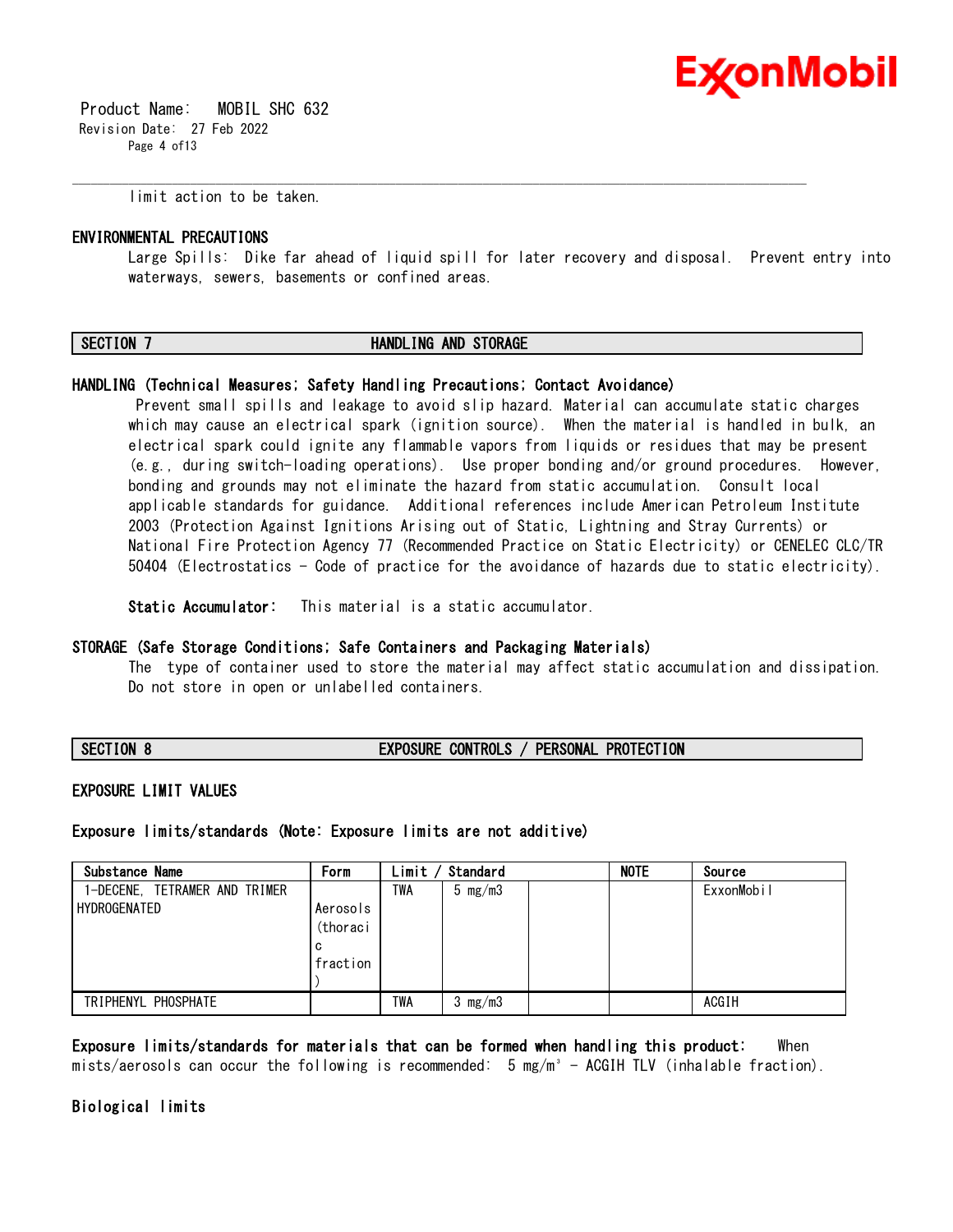

 Product Name: MOBIL SHC 632 Revision Date: 27 Feb 2022 Page 5 of 13

No biological limits allocated.

NOTE: Limits/standards shown for guidance only. Follow applicable regulations.

#### **ENGINEERING CONTROLS**

The level of protection and types of controls necessary will vary depending upon potential exposure conditions. Control measures to consider:

\_\_\_\_\_\_\_\_\_\_\_\_\_\_\_\_\_\_\_\_\_\_\_\_\_\_\_\_\_\_\_\_\_\_\_\_\_\_\_\_\_\_\_\_\_\_\_\_\_\_\_\_\_\_\_\_\_\_\_\_\_\_\_\_\_\_\_\_\_\_\_\_\_\_\_\_\_\_\_\_\_\_\_\_\_\_\_\_\_\_\_\_\_\_\_\_\_\_\_\_\_\_\_\_\_\_\_\_\_\_\_\_\_\_\_\_\_\_

No special requirements under ordinary conditions of use and with adequate ventilation.

#### **PERSONAL PROTECTION**

Personal protective equipment selections vary based on potential exposure conditions such as applications, handling practices, concentration and ventilation. Information on the selection of protective equipment for use with this material, as provided below, is based upon intended, normal usage.

**Respiratory Protection:** If engineering controls do not maintain airborne contaminant concentrations at a level which is adequate to protect worker health, an approved respirator may be appropriate. Respirator selection, use, and maintenance must be in accordance with regulatory requirements, if applicable. Types of respirators to be considered for this material include:

No special requirements under ordinary conditions of use and with adequate ventilation. Particulate

For high airborne concentrations, use an approved supplied-air respirator, operated in positive pressure mode. Supplied air respirators with an escape bottle may be appropriate when oxygen levels are inadequate, gas/vapor warning properties are poor, or if air purifying filter capacity/rating may be exceeded.

**Hand Protection:** Any specific glove information provided is based on published literature and glove manufacturer data. Glove suitability and breakthrough time will differ depending on the specific use conditions. Contact the glove manufacturer for specific advice on glove selection and breakthrough times for your use conditions. Inspect and replace worn or damaged gloves. The types of gloves to be considered for this material include:

No protection is ordinarily required under normal conditions of use. Nitrile,Viton

**Eye Protection:** If contact is likely, safety glasses with side shields are recommended.

**Skin and Body Protection:** Any specific clothing information provided is based on published literature or manufacturer data. The types of clothing to be considered for this material include:

No skin protection is ordinarily required under normal conditions of use. In accordance with good industrial hygiene practices, precautions should be taken to avoid skin contact.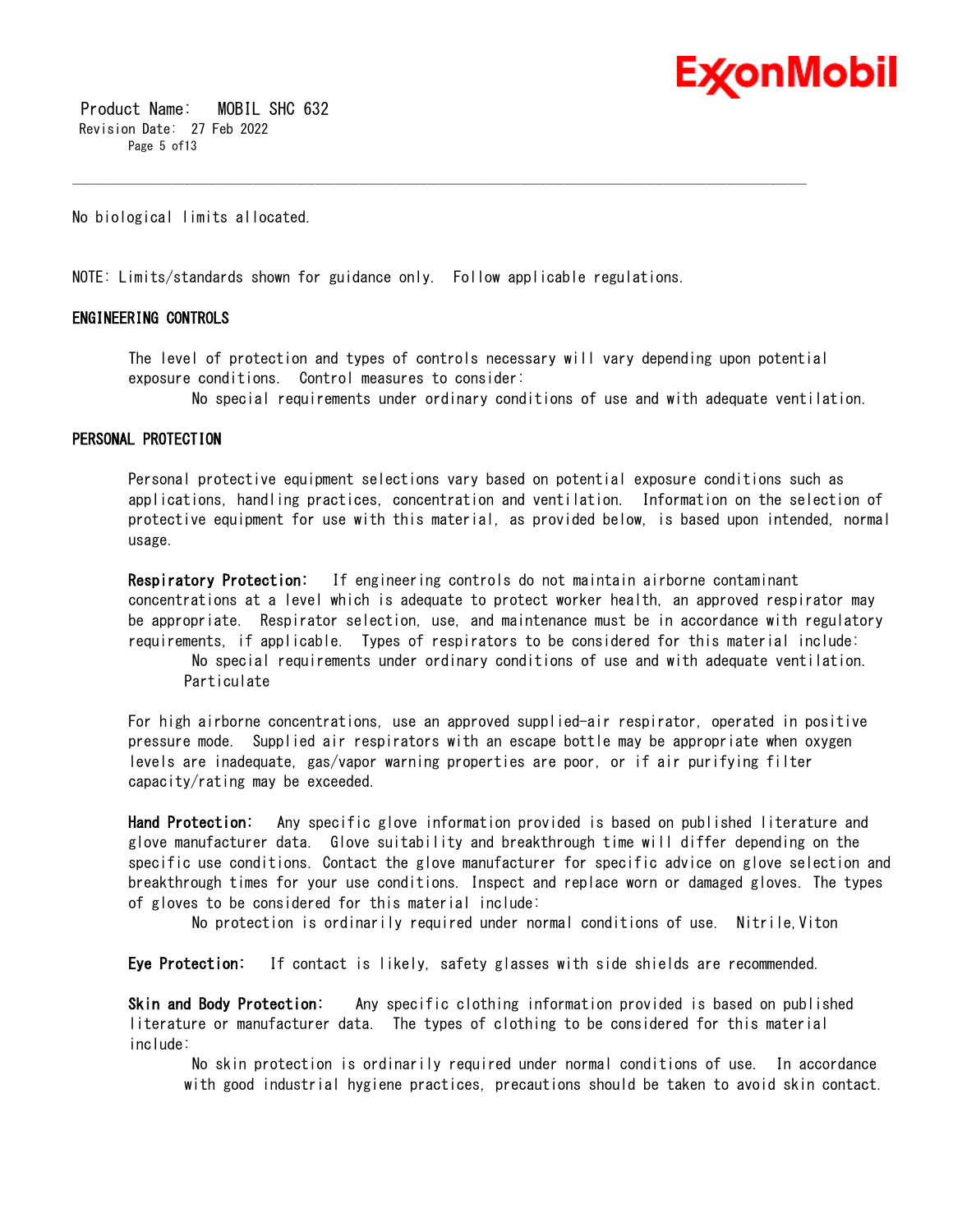

 Product Name: MOBIL SHC 632 Revision Date: 27 Feb 2022 Page 6 of13

> **Specific Hygiene Measures:** Always observe good personal hygiene measures, such as washing after handling the material and before eating, drinking, and/or smoking. Routinely wash work clothing and protective equipment to remove contaminants. Discard contaminated clothing and footwear that cannot be cleaned. Practice good housekeeping.

#### **ENVIRONMENTAL CONTROLS**

Comply with applicable environmental regulations limiting discharge to air, water and soil. Protect the environment by applying appropriate control measures to prevent or limit emissions.

\_\_\_\_\_\_\_\_\_\_\_\_\_\_\_\_\_\_\_\_\_\_\_\_\_\_\_\_\_\_\_\_\_\_\_\_\_\_\_\_\_\_\_\_\_\_\_\_\_\_\_\_\_\_\_\_\_\_\_\_\_\_\_\_\_\_\_\_\_\_\_\_\_\_\_\_\_\_\_\_\_\_\_\_\_\_\_\_\_\_\_\_\_\_\_\_\_\_\_\_\_\_\_\_\_\_\_\_\_\_\_\_\_\_\_\_\_\_

### **SECTION 9 PHYSICAL AND CHEMICAL PROPERTIES**

**Note: Physical and chemical properties are provided for safety, health and environmental considerations only and may not fully represent product specifications. Contact the Supplier for additional information.**

#### **BASIC PHYSICAL AND CHEMICAL PROPERTIES**

**Physical State:** Liquid **Color:** Orange **Odor:** Characteristic **Melting Point:** N/A **Freezing Point:** N/D **Initial Boiling Point / Range:** > 316°C (600°F) [Estimated] **Flammability:** Ignitable **Lower and Upper Explosion Limit/Flammability Limit:** LEL: 0.9 UEL: 7.0 **Flash Point [Method]:** 256°C (493°F) [ ASTM D-92] **Autoignition Temperature:** N/D **Decomposition Temperature:** N/D **pH:** N/A **Kinematic Viscosity:** 320 cSt (320 mm2/sec) at 40 °C | 38.6 cSt (38.6 mm2/sec) at 100°C **Solubility in Water:** Negligible **Partition Coefficient: n-Octanol/water (log value):** > 3.5 [Estimated] **Vapor Pressure:**  $\langle 0.013 \text{ kPa} (0.1 \text{ mm Hg}) \text{ at } 20 \degree \text{ C}$  [Estimated] **Relative Density (at 15.6 °C):** 0.867 **Relative Vapor Density (Air = 1):**  $> 2$  at 101 kPa [Estimated] **Particle Characteristics: Median Size:** N/A **Size Range:** N/A

**OTHER INFORMATION**

**Pour Point:**  $-30^{\circ}$  C  $(-22^{\circ}$  F) **Evaporation Rate (n-butyl acetate = 1):** N/D **Oxidizing Properties:** See Hazards Identification Section.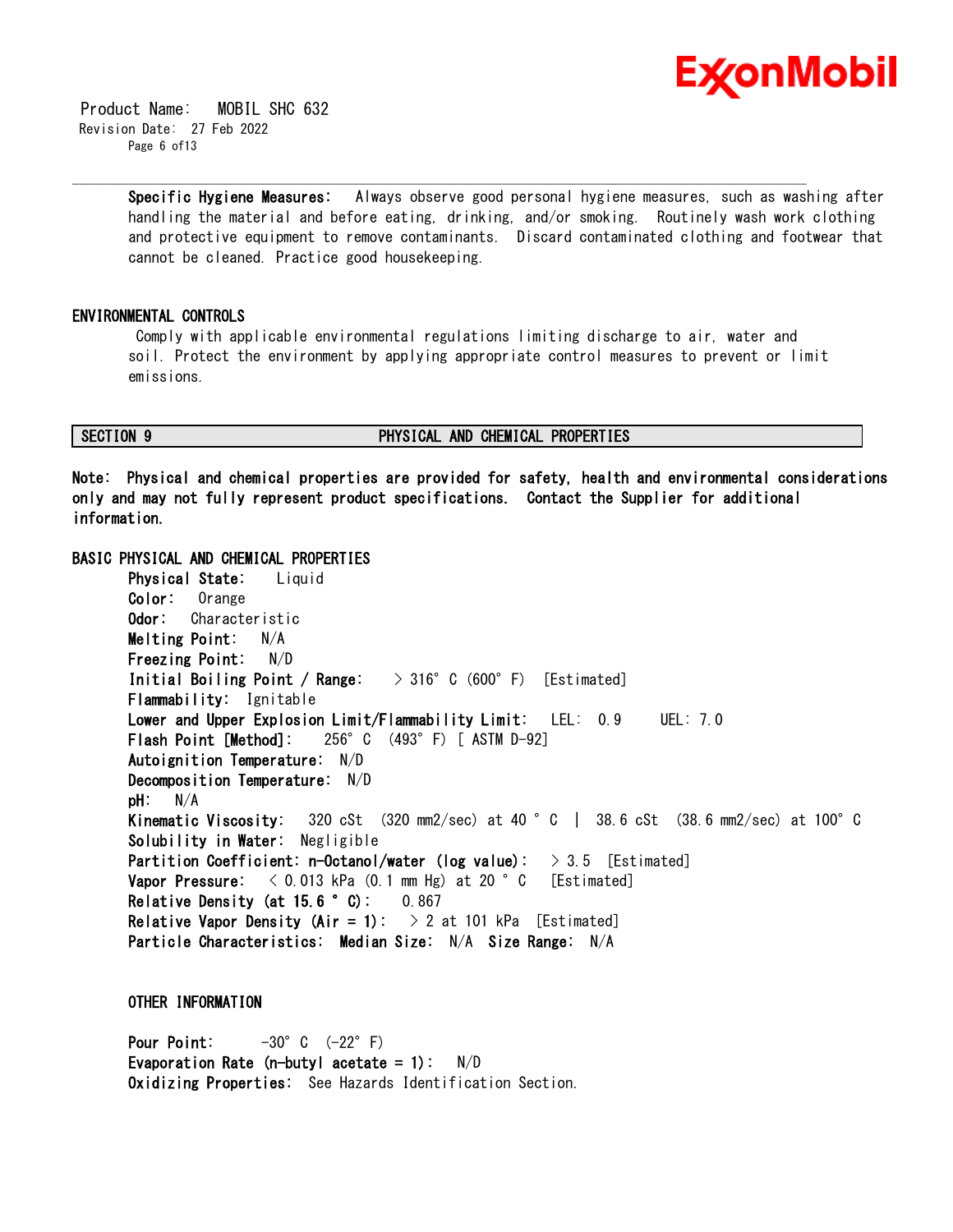

 Product Name: MOBIL SHC 632 Revision Date: 27 Feb 2022 Page 7 of13

#### **SECTION 10 STABILITY AND REACTIVITY**

\_\_\_\_\_\_\_\_\_\_\_\_\_\_\_\_\_\_\_\_\_\_\_\_\_\_\_\_\_\_\_\_\_\_\_\_\_\_\_\_\_\_\_\_\_\_\_\_\_\_\_\_\_\_\_\_\_\_\_\_\_\_\_\_\_\_\_\_\_\_\_\_\_\_\_\_\_\_\_\_\_\_\_\_\_\_\_\_\_\_\_\_\_\_\_\_\_\_\_\_\_\_\_\_\_\_\_\_\_\_\_\_\_\_\_\_\_\_

**REACTIVITY:** See sub-sections below.

**STABILITY:** Material is stable under normal conditions.

**CONDITIONS TO AVOID:** Excessive heat. High energy sources of ignition.

**MATERIALS TO AVOID:** Strong oxidizers

**HAZARDOUS DECOMPOSITION PRODUCTS:** Material does not decompose at ambient temperatures.

**POSSIBILITY OF HAZARDOUS REACTIONS:** Hazardous polymerization will not occur.

#### **SECTION 11 TOXICOLOGICAL INFORMATION**

#### **INFORMATION ON TOXICOLOGICAL EFFECTS**

| Hazard Class                                  | Remarks<br>Conclusion /                                     |
|-----------------------------------------------|-------------------------------------------------------------|
| Inhalation                                    |                                                             |
| Acute Toxicity: No end point data for         | Minimally Toxic. Based on assessment of the components.     |
| material.                                     |                                                             |
| Irritation: No end point data for             | Negligible hazard at ambient/normal handling temperatures.  |
| lmaterial.                                    |                                                             |
| Ingestion                                     |                                                             |
| Acute Toxicity: No end point data for         | Minimally Toxic. Based on assessment of the components.     |
| material.                                     |                                                             |
| Skin                                          |                                                             |
| Acute Toxicity: No end point data for         | Minimally Toxic. Based on assessment of the components.     |
| lmaterial.                                    |                                                             |
| Skin Corrosion/Irritation: No end point       | Negligible irritation to skin at ambient temperatures.      |
| data for material.                            | Based on assessment of the components.                      |
| Eye                                           |                                                             |
| Serious Eye Damage/Irritation: No end         | May cause mild, short-lasting discomfort to eyes. Based on  |
| point data for material.                      | assessment of the components.                               |
| Sensitization                                 |                                                             |
| Respiratory Sensitization: No end point       | Not expected to be a respiratory sensitizer.                |
| data for material.                            |                                                             |
| Skin Sensitization: No end point data         | Not expected to be a skin sensitizer. Based on assessment   |
| for material.                                 | of the components.                                          |
| Aspiration: Data available.                   | Not expected to be an aspiration hazard. Based on physico-  |
|                                               | chemical properties of the material.                        |
| Germ Cell Mutagenicity: No end point          | Not expected to be a germ cell mutagen. Based on assessment |
| data for material.                            | of the components.                                          |
| <b>Carcinogenicity:</b> No end point data for | Not expected to cause cancer. Based on assessment of the    |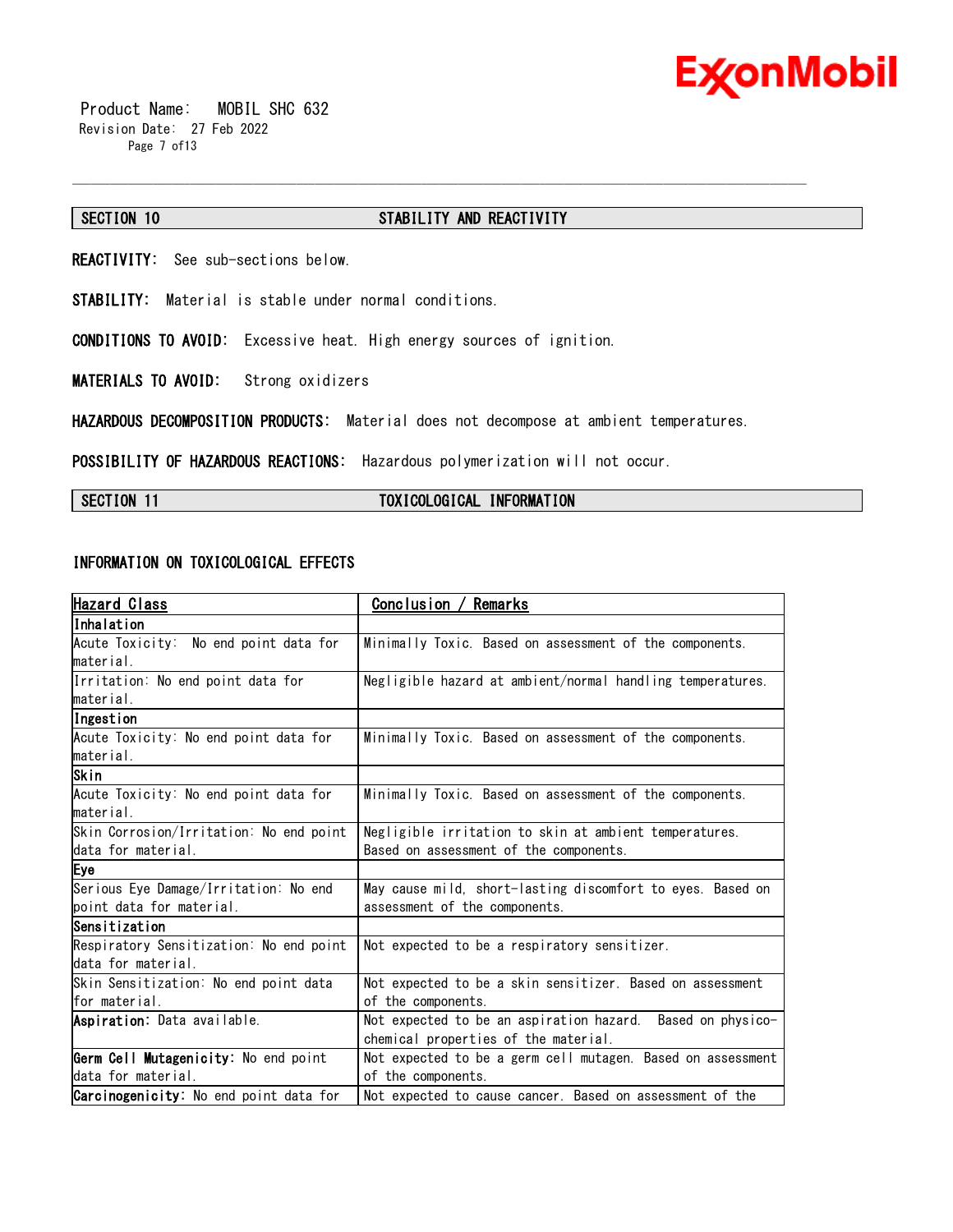

 Product Name: MOBIL SHC 632 Revision Date: 27 Feb 2022 Page 8 of13

| material.                              | components.                                                |
|----------------------------------------|------------------------------------------------------------|
| Reproductive Toxicity: No end point    | Not expected to be a reproductive toxicant. Based on       |
| data for material.                     | assessment of the components.                              |
| Lactation: No end point data for       | Not expected to cause harm to breast-fed children.         |
| material.                              |                                                            |
| Specific Target Organ Toxicity (STOT)  |                                                            |
| Single Exposure: No end point data for | Not expected to cause organ damage from a single exposure. |
| material.                              |                                                            |
| Repeated Exposure: No end point data   | Not expected to cause organ damage from prolonged or       |
| for material.                          | repeated exposure. Based on assessment of the components.  |

#### **OTHER INFORMATION**

#### **Contains:**

Synthetic base oils: Not expected to cause significant health effects under conditions of normal use, based on laboratory studies with the same or similar materials. Not mutagenic or genotoxic. Not sensitizing in test animals and humans.

See Section 16 for a description of sources for reference data.

#### **IARC Classification:**

**The following ingredients are cited on the lists below:** None.

|              | --REGULATORY LISTS SEARCHED- |               |
|--------------|------------------------------|---------------|
| $1 = IARC$ 1 | $2 = IARC 2A$                | $3 = IARC 2B$ |

#### **SECTION 12 ECOLOGICAL INFORMATION**

The information given is based on data for the material, components of the material, or for similar materials, through the application of bridging principals.

#### **ECOTOXICITY**

Material -- Not expected to be harmful to aquatic organisms. Material -- Not expected to demonstrate chronic toxicity to aquatic organisms.

#### **MOBILITY**

Base oil component -- Low solubility and floats and is expected to migrate from water to the land. Expected to partition to sediment and wastewater solids.

**PERSISTENCE AND DEGRADABILITY** Not determined.

**BIOACCUMULATIVE POTENTIAL** Not determined.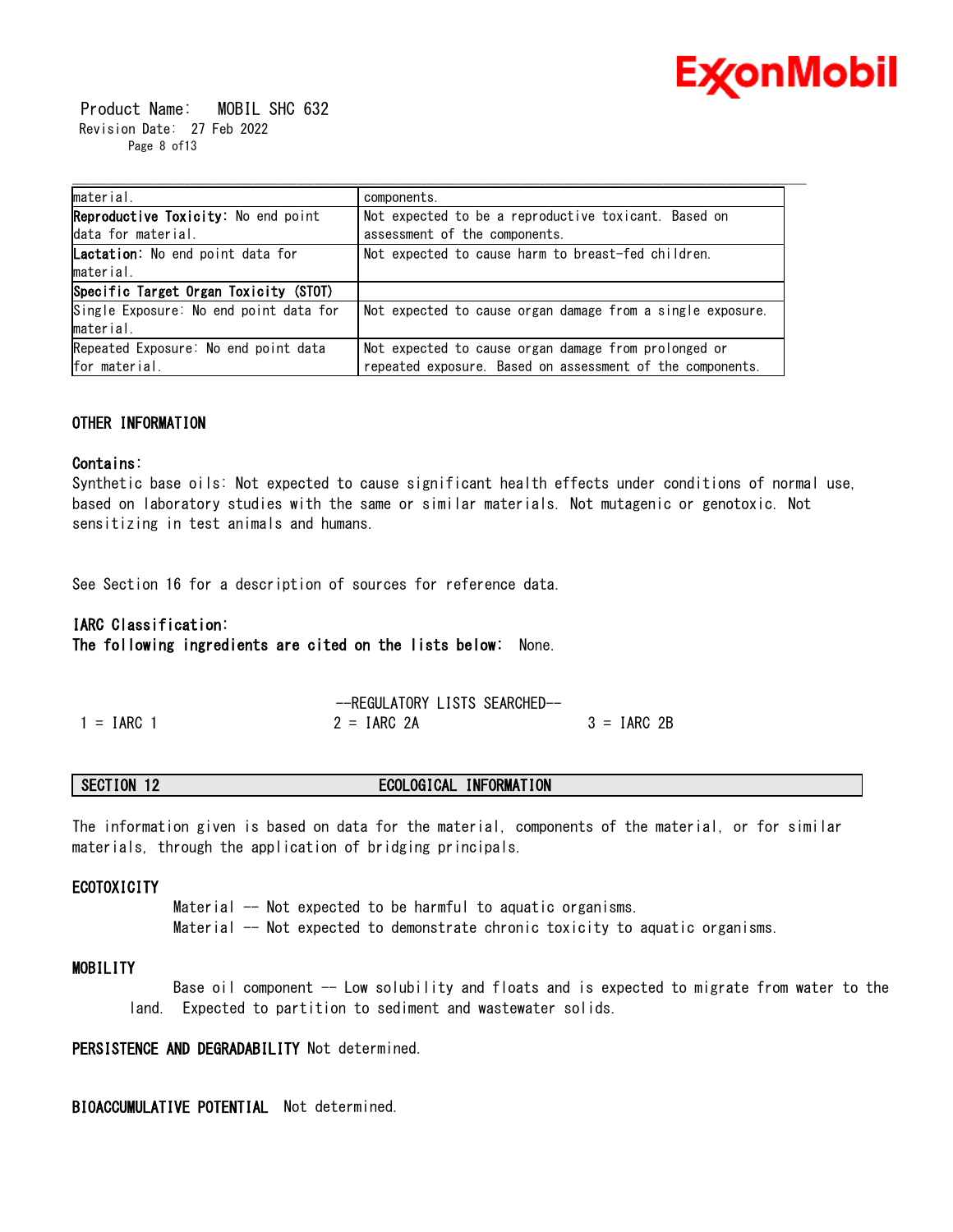

 Product Name: MOBIL SHC 632 Revision Date: 27 Feb 2022 Page 9 of 13

**Hazard to the Ozone Layer** 

Not Applicable

#### **ECOLOGICAL DATA**

#### **Ecotoxicity**

| Test                                   | Duration     | Organism Type | Test Results                        |
|----------------------------------------|--------------|---------------|-------------------------------------|
| Aquatic - Acute Toxicity   96 hour (s) |              | Oncorhynchus  | LL50 1003 $mg/1$ : data for similar |
|                                        |              | mykiss        | lmaterials                          |
| Aquatic - Chronic                      | $21$ day (s) | Daphnia magna | NOELR 1 $mg/l$ : data for similar   |
| Toxicity                               |              |               | materials                           |

\_\_\_\_\_\_\_\_\_\_\_\_\_\_\_\_\_\_\_\_\_\_\_\_\_\_\_\_\_\_\_\_\_\_\_\_\_\_\_\_\_\_\_\_\_\_\_\_\_\_\_\_\_\_\_\_\_\_\_\_\_\_\_\_\_\_\_\_\_\_\_\_\_\_\_\_\_\_\_\_\_\_\_\_\_\_\_\_\_\_\_\_\_\_\_\_\_\_\_\_\_\_\_\_\_\_\_\_\_\_\_\_\_\_\_\_\_\_

See Section 16 for a description of sources for reference data.

#### **SECTION 13 DISPOSAL CONSIDERATIONS**

**Information on Safe and Environmentally Desirable Disposal or Recycling of Chemicals, Contaminated Containers and Packaging** 

#### **DISPOSAL METHODS**

Disposal recommendations based on material as supplied. Disposal must be in accordance with current applicable laws and regulations, and material characteristics at time of disposal.

#### **DISPOSAL RECOMMENDATIONS**

Product is suitable for burning in an enclosed controlled burner for fuel value or disposal by supervised incineration at very high temperatures to prevent formation of undesirable combustion products. Protect the environment. Dispose of used oil at designated sites. Minimize skin contact. Do not mix used oils with solvents, brake fluids or coolants.

**Empty Container Warning** Empty Container Warning (where applicable): Empty containers may contain residue and can be dangerous. Do not attempt to refill or clean containers without proper instructions. Empty drums should be completely drained and safely stored until appropriately reconditioned or disposed. Empty containers should be taken for recycling, recovery, or disposal through suitably qualified or licensed contractor and in accordance with governmental regulations. DO NOT PRESSURISE, CUT, WELD, BRAZE, SOLDER, DRILL, GRIND, OR EXPOSE SUCH CONTAINERS TO HEAT, FLAME, SPARKS, STATIC ELECTRICITY, OR OTHER SOURCES OF IGNITION. THEY MAY EXPLODE AND CAUSE INJURY OR DEATH.

**SECTION 14 TRANSPORT INFORMATION** 

**LAND - Precautionary Transportation Measures & Conditions:**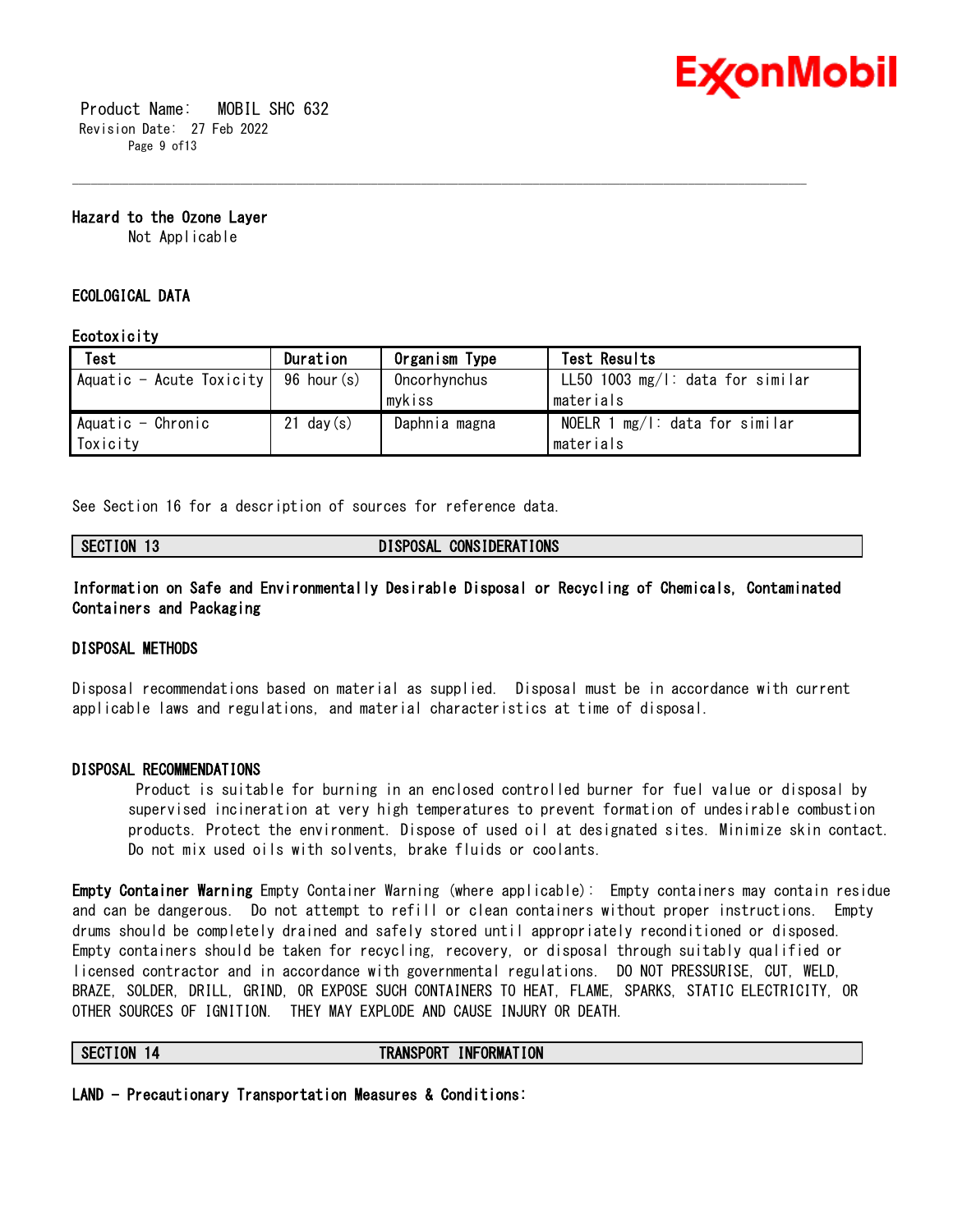

 Product Name: MOBIL SHC 632 Revision Date: 27 Feb 2022 Page 10 of13

> Do not co-load together with dangerous substances categorized in Fire Cat. 1 and/or 6, and/or High Pressure Gases.

\_\_\_\_\_\_\_\_\_\_\_\_\_\_\_\_\_\_\_\_\_\_\_\_\_\_\_\_\_\_\_\_\_\_\_\_\_\_\_\_\_\_\_\_\_\_\_\_\_\_\_\_\_\_\_\_\_\_\_\_\_\_\_\_\_\_\_\_\_\_\_\_\_\_\_\_\_\_\_\_\_\_\_\_\_\_\_\_\_\_\_\_\_\_\_\_\_\_\_\_\_\_\_\_\_\_\_\_\_\_\_\_\_\_\_\_\_\_

NOTE: Comply with applicable laws and regulations.

**SEA (IMDG):** Not Regulated for Sea Transport according to IMDG-Code

**Marine Pollutant:** No

**AIR (IATA):** Not Regulated for Air Transport

### **SECTION 15 REGULATORY INFORMATION**

This material is not considered hazardous according to the Classification of Chemicals based on Globally Harmonized System of Classification and Labelling of Chemicals (GHS) (JIS Z 7252–2019).

#### **REGULATORY STATUS AND APPLICABLE LAWS AND REGULATIONS**

**Listed or exempt from listing/notification on the following chemical inventories :** AIIC, IECSC, ISHL, KECI, PICCS, TCSI, TSCA **Special Cases:**

| Inventory | Status             |
|-----------|--------------------|
| ENCS      | Restrictions Apply |

#### **National Laws and Regulations:**

#### **Chemical Substances Control Law substances:**

| Chemical Name              | Referenced List     | <b>ENCS Number</b>                  |
|----------------------------|---------------------|-------------------------------------|
| ISOPROPYL ALCOHOL          | Priority Assessment | $12 - 207$                          |
| <b>TRICRESYL PHOSPHATE</b> | Priority Assessment | $ 3 - 2522, 3 - 2613, 3 -$<br>13363 |

Fire Service Law: Combustible Liquids ISHL: Notified Substances Maritime Pollution Prevention Law: Regulated Mariners Labour Safety and Health Regulation: Regulated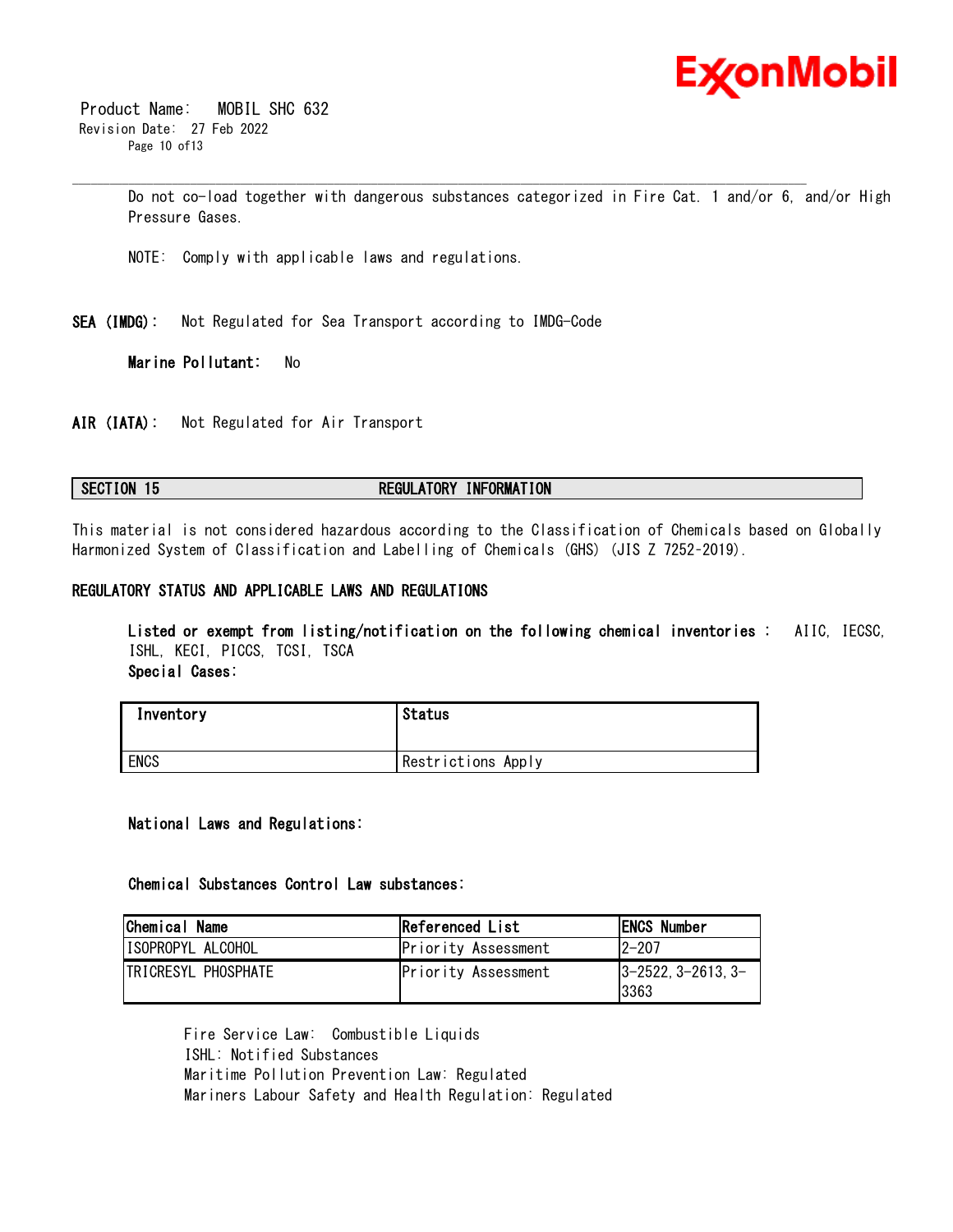

 Product Name: MOBIL SHC 632 Revision Date: 27 Feb 2022 Page 11 of 13

> Poisonous and Deleterious Substances Control Law (PDSCL): Not Regulated Pollutant Release and Transfer Register (PRTR): Not Regulated Sewage Water Law: Mineral oil (5mg/l max.) Waste Treatment Law : Controlled Industrial Waste Water Pollution Control Law: Effluent Regulation (5mg/l max.)

\_\_\_\_\_\_\_\_\_\_\_\_\_\_\_\_\_\_\_\_\_\_\_\_\_\_\_\_\_\_\_\_\_\_\_\_\_\_\_\_\_\_\_\_\_\_\_\_\_\_\_\_\_\_\_\_\_\_\_\_\_\_\_\_\_\_\_\_\_\_\_\_\_\_\_\_\_\_\_\_\_\_\_\_\_\_\_\_\_\_\_\_\_\_\_\_\_\_\_\_\_\_\_\_\_\_\_\_\_\_\_\_\_\_\_\_\_\_

### **JAPANESE COMPOSITION INFORMATION**

**Industrial Safety and Health Law: Article 57, Chemical substances to be labelled:** None.

#### **Industrial Safety and Health Law: Article 57-2, Chemical substances to be notified:**

| Name            | .<br>10 U<br>Ordinance<br>Number<br>. ƏHL | Concentration      |
|-----------------|-------------------------------------------|--------------------|
| <b>KEROSENE</b> | 380                                       | %weıght<br>-<br>U. |

**Industrial Safety and Health Law: Article 57-2, Chemical Substances to be notified:**

| -88<br>Name   | $ -$<br><b>ISHL</b><br>. .<br>0rd<br>Number<br>™nance | Concentration                |
|---------------|-------------------------------------------------------|------------------------------|
| Mineral<br>UΙ | 168                                                   | %weight<br>- 10.<br><u>—</u> |

**ISHL Enforcement Order, Table 3-1, Manufacturing Permit Chemical Substances:** None.

**PRTR Class 1 Designated Chemical Substances:** None.

**PRTR Class 2 Designated Chemical Substances:** None.

**PDSCL Chemical Substances:** None.

### **SECTION 16 OTHER INFORMATION**

**SOURCE OF REFERENCE MATERIAL:** Sources of information used in preparing this SDS included one or more of the following: results from in house or supplier toxicology studies, CONCAWE Product Dossiers, publications from other trade associations, such as the EU Hydrocarbon Solvents REACH Consortium, U.S. HPV Program Robust Summaries, the EU IUCLID Data Base, U.S. NTP publications, and other sources, as appropriate.

#### **N/D = Not determined, N/A = Not applicable**

**KEY TO THE H-CODES CONTAINED IN SECTION 3 OF THIS DOCUMENT (for information only):** H304: May be fatal if swallowed and enters airways; Aspiration, Cat 1 H400: Very toxic to aquatic life; Acute Env Tox, Cat 1 H410: Very toxic to aquatic life with long lasting effects; Chronic Env Tox, Cat 1 H411: Toxic to aquatic life with long lasting effects; Chronic Env Tox, Cat 2

THIS SAFETY DATA SHEET CONTAINS THE FOLLOWING REVISIONS: Composition: Component Table information was modified. Section 01: Company Mailing Address information was deleted. Section 01: Company Mailing Address information was modified. Section 08: Exposure Limits Table information was modified.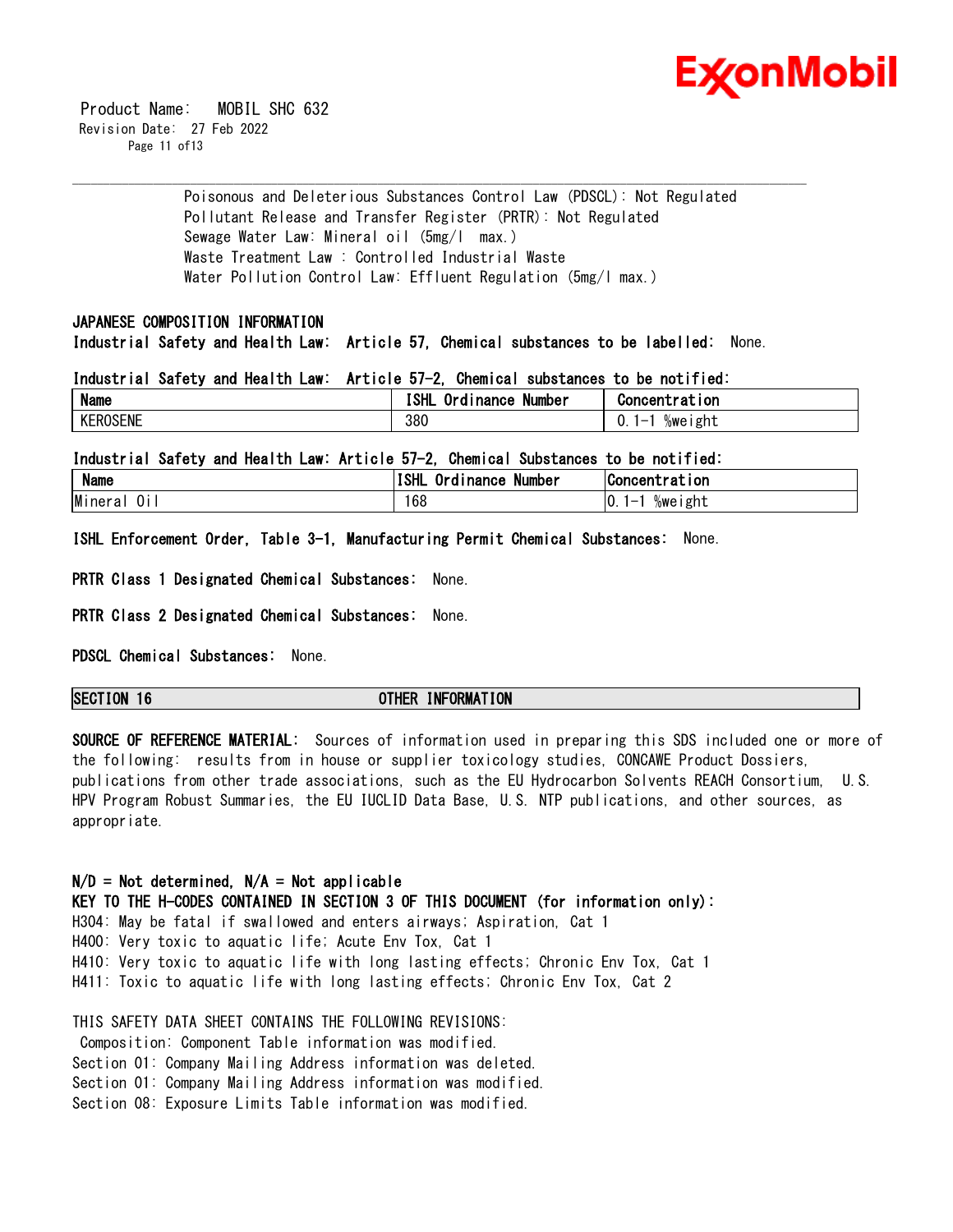# Ex⁄onMobil

 Product Name: MOBIL SHC 632 Revision Date: 27 Feb 2022 Page 12 of 13

Section 09: Decomposition Temp C(F) information was added. Section 09: Decomposition Temp C(F) information was deleted. Section 09: Flammability (Solid, Gas) information was deleted. Section 09: Flammability information was added. Section 09: Flammable Limits - LEL information was added. Section 09: Flammable Limits - UEL information was added. Section 09: Particle Characteristics information was added. Section 09: Particle Range information was added. Section 09: Physical State information was deleted. Section 10: Reactivity information was added. Section 11: Aspiration Conclusion information was added. Section 11: Aspiration Test Data information was added. Section 11: Carcinogen Conclusion information was added. Section 11: Carcinogen Test Comment information was added. Section 11: Carcinogen Test Data information was added. Section 11: Dermal Irritation Test Data information was added. Section 11: Dermal Irritation Test Data information was deleted. Section 11: Dermal Lethality Test Data information was added. Section 11: Dermal Lethality Test Data information was deleted. Section 11: Eye Irritation Test Data information was added. Section 11: Eye Irritation Test Data information was deleted. Section 11: Inhalation Lethality Test Data information was added. Section 11: Inhalation Lethality Test Data information was deleted. Section 11: Lactation Conclusion information was added. Section 11: Lactation Test Data information was added. Section 11: Mutagen Conclusion information was added. Section 11: Mutagen Test Comment information was added. Section 11: Mutagen Test Data information was added. Section 11: Oral Lethality Test Data information was added. Section 11: Oral Lethality Test Data information was deleted. Section 11: Other Health Effects information was added. Section 11: Other Health Effects information was deleted. Section 11: Reproductive Conclusion information was added. Section 11: Reproductive Test Comment information was added. Section 11: Reproductive Test Data information was added. Section 11: Respiratory Sensitization Conclusion information was added. Section 11: Respiratory Sensitization Test Data information was added. Section 11: Skin Sensitization Conclusion information was added. Section 11: Skin Sensitization Test Comment information was added. Section 11: Skin Sensitization Test Data information was added. Section 11: Target Organ Toxicity - Repeat Conclusion information was added. Section 11: Target Organ Toxicity - Repeat Test Comment information was added. Section 11: Target Organ Toxicity - Repeat Test Data information was added. Section 11: Target Organ Toxicity - Single Conclusion information was added. Section 11: Target Organ Toxicity - Single Test Data information was added. Section 12: Ecological Information - Bioaccumulation information was added.

\_\_\_\_\_\_\_\_\_\_\_\_\_\_\_\_\_\_\_\_\_\_\_\_\_\_\_\_\_\_\_\_\_\_\_\_\_\_\_\_\_\_\_\_\_\_\_\_\_\_\_\_\_\_\_\_\_\_\_\_\_\_\_\_\_\_\_\_\_\_\_\_\_\_\_\_\_\_\_\_\_\_\_\_\_\_\_\_\_\_\_\_\_\_\_\_\_\_\_\_\_\_\_\_\_\_\_\_\_\_\_\_\_\_\_\_\_\_